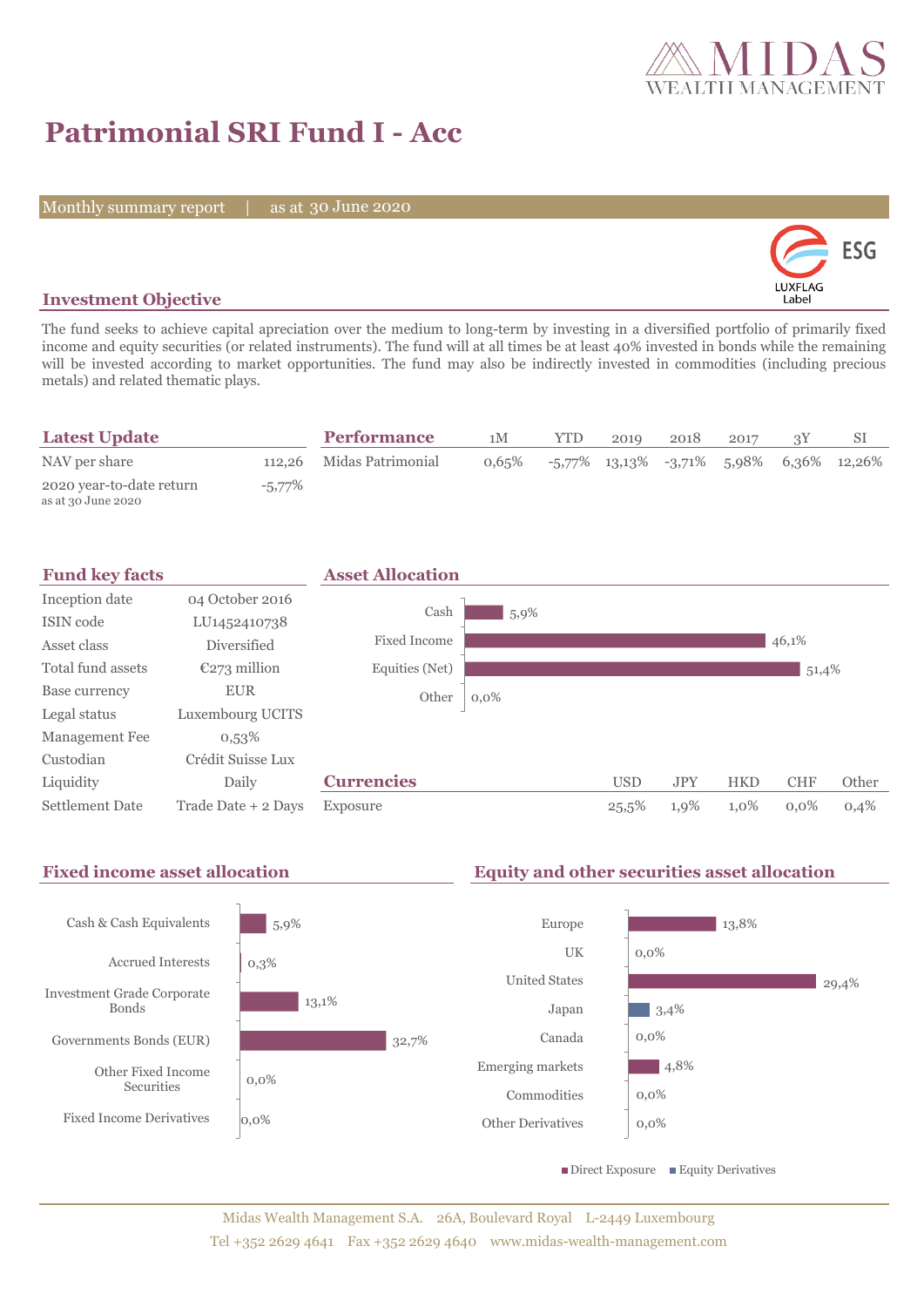

# **Patrimonial SRI Fund I - Acc**

Monthly summary report | as at 30 June 2020

| Top 10 fixed income holdings          | <b>YTM</b> | Rating     | Weigh   |
|---------------------------------------|------------|------------|---------|
| NETHERLANDS GOVT: NETHER 3 1/4 07/    | $-0.5%$    | <b>AAA</b> | 2,7%    |
| DEUTSCHLAND REP: DBR o 08/15/29       | $-0.3%$    | AAA        | 2,6%    |
| NETHERLANDS GOVT: NETHER 0 3/4 07     | $-0,3%$    | AAA        | $2,0\%$ |
| BTPS: BTPS 1 07/15/22                 | 0,2%       | BBB-       | 1,9%    |
| BTPS: BTPS 2 1/2 11/15/25             | 0.9%       | BBB-       | 1,6%    |
| EUROPEAN INVT BK : EIB o 3/8 07/16/25 | $-0.4%$    | AAA        | 1,5%    |
| AGENCE FRANCAISE : AGFRNC 0 1/8 11/1  | $-0,2%$    | AA         | 1,5%    |
| BUNDESSCHATZANW: BKO 0 03/11/22       | $-0.6%$    | <b>NR</b>  | 1,5%    |
| BTPS: BTPS 0.35 02/01/25              | 0,7%       | BBB-       | 1,4%    |
| DEUTSCHLAND REP: DBR 11/4 08/15/48    | 0,2%       | AAA        | 1,4%    |
|                                       |            |            |         |

**Fixed income rating breakdown** 



| Top 10 equity holdings           | Sector                        | Weight |
|----------------------------------|-------------------------------|--------|
| <b>ALTICE NV -A</b>              | <b>Communication Services</b> | 3,1%   |
| AMAZON.COM INC                   | <b>Consumer Discretionary</b> | 2,2%   |
| ALIBABA GROUP HOLDING-SP ADR     | <b>Consumer Discretionary</b> | 2,0%   |
| NVIDIA CORP                      | <b>Information Technology</b> | 1,8%   |
| <b>MEDTRONIC PLC</b>             | Health Care                   | 1,8%   |
| <b>APPLE INC</b>                 | <b>Information Technology</b> | 1,8%   |
| <b>MICROSOFT CORP</b>            | <b>Information Technology</b> | 1,7%   |
| <b>ALPHABET INC-CLA</b>          | <b>Communication Services</b> | 1,6%   |
| <b>EQUINIX INC</b>               | <b>Real Estate</b>            | 1,6%   |
| <b>CHECK POINT SOFTWARE TECH</b> | <b>Information Technology</b> | 1,6%   |

## **Equity sector breakdown**

| <b>Consumer Discretionary</b><br><b>Consumer Staples</b><br>Energy<br>Financials<br>Health Care<br><b>Information Technology</b> | 12,9%<br>4,7%<br>$0.0\%$<br>$0.0\%$<br>13,5% | 33.8% |
|----------------------------------------------------------------------------------------------------------------------------------|----------------------------------------------|-------|
| Industrials<br>Materials<br><b>Communication Services</b><br>Utilities<br><b>Real Estate</b>                                     | 10,5%<br>$0,0\%$<br>13,0%<br>4,3%<br>7,4%    |       |



# **Thematics breakdown Top 5 funds and other holdings**

| Quaero Bamboo                                    | 1.8% |
|--------------------------------------------------|------|
| iShares S&P 500 Financials Sector UCITS ETI 1,0% |      |
| iShares EURO STOXX Banks 30-15 UCITS ET 1,0%     |      |